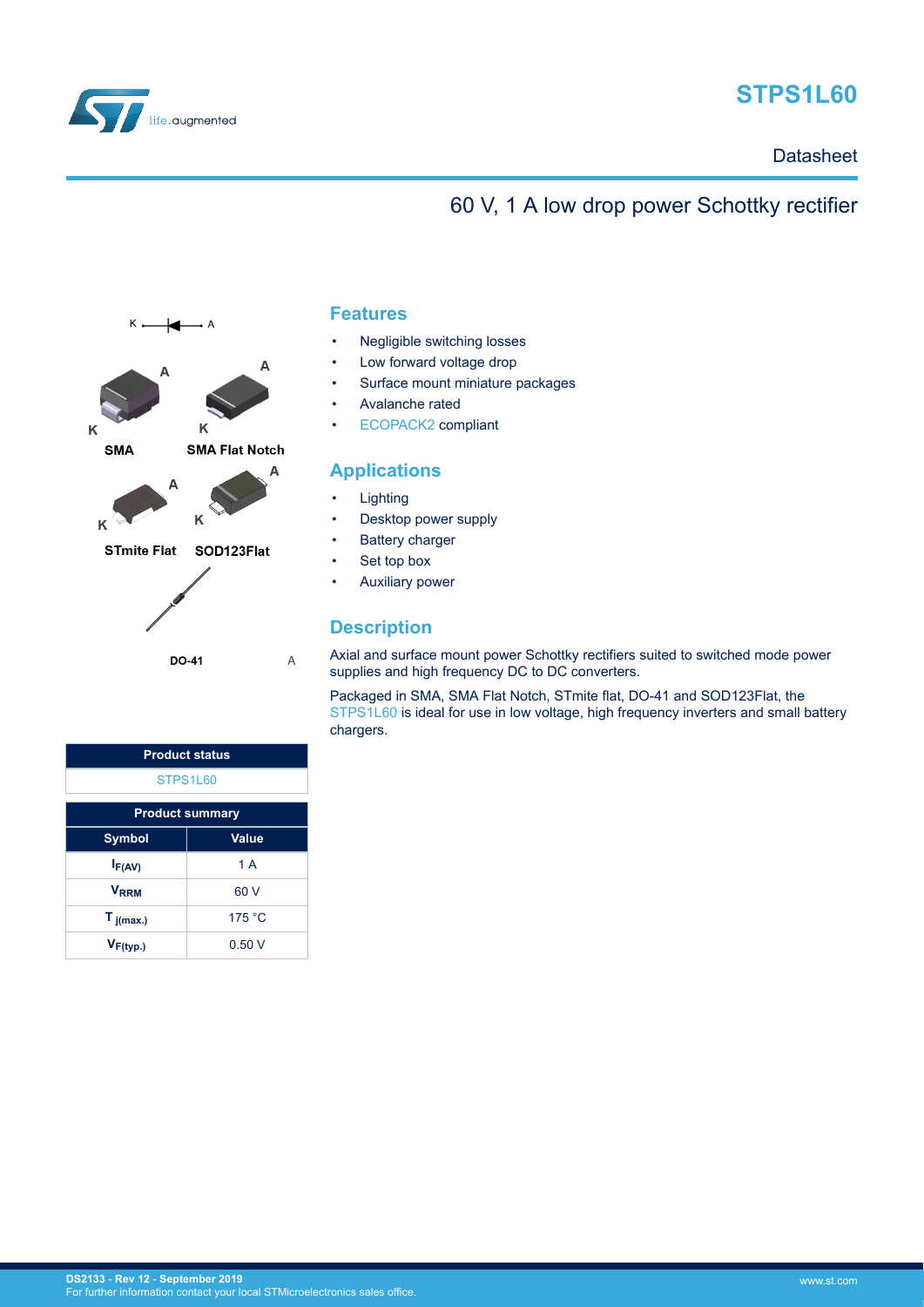# <span id="page-1-0"></span>**1 Characteristics**

| $ $ Symbol $ $         | <b>Parameter</b>                                                          |                         | Value                   | <b>Unit</b>    |              |
|------------------------|---------------------------------------------------------------------------|-------------------------|-------------------------|----------------|--------------|
| <b>V<sub>RRM</sub></b> | Repetitive peak reverse voltage                                           |                         |                         | 60             | $\vee$       |
|                        | Forward rms current                                                       | SMA/DO-41               |                         | 10             | A            |
| $I_{F(RMS)}$           |                                                                           | <b>STmite flat</b>      |                         | $\overline{2}$ |              |
|                        |                                                                           | <b>SMA</b>              | $T_L = 155 °C$          |                |              |
| $I_{F(AV)}$            |                                                                           | <b>SMA Flat Notch</b>   | $T_1 = 160 °C$          | 1              | A            |
|                        | Average forward current $\delta$ = 0.5, square wave                       | DO-41                   | $T_1 = 145 °C$          |                |              |
|                        |                                                                           | SOD123 Flat             | $T_1 = 160 °C$          |                |              |
|                        |                                                                           | <b>STmite flat</b>      | $T_{C}$ = 160 °C        |                |              |
|                        |                                                                           | SMA, DO-41, STmite flat |                         | 40             |              |
| <b>IFSM</b>            | Surge non repetitive forward current                                      | <b>SMA Flat Notch</b>   | $tp$ = 10 ms sinusoidal | 60             | A            |
|                        |                                                                           | SOD <sub>123</sub> Flat |                         | 50             |              |
| PARM                   | $t_p$ = 10 µs, T <sub>i</sub> = 125 °C<br>Repetitive peak avalanche power |                         |                         |                | W            |
| $T_{\text{stg}}$       | Storage temperature range                                                 |                         |                         |                | $^{\circ}$ C |
| $T_{j}$                | Operating junction temperature <sup>(1)</sup>                             |                         |                         | $+175$         | $^{\circ}C$  |

#### **Table 1. Absolute ratings (limiting values at 25 °C, unless otherwise specified)**

*1. (dPtot/dT<sup>j</sup> ) < (1/Rth(j-a)) condition to avoid thermal runaway for a diode on its own heatsink.*

#### **Table 2. Thermal resistance parameters**

| <b>Symbol</b>                     |                  | Max. value                          | <b>Unit</b> |               |
|-----------------------------------|------------------|-------------------------------------|-------------|---------------|
|                                   |                  | <b>SMA</b>                          | 30          |               |
| $R_{th(i-l)}$<br>Junction to lead |                  | <b>SMA Flat Notch</b>               |             |               |
|                                   |                  | DO-41/lead length = $10 \text{ mm}$ | 45          | $\degree$ C/W |
|                                   |                  | SOD <sub>123</sub> Flat             | 20          |               |
| $R_{th(j-c)}$                     | Junction to case | <b>STmite flat</b>                  | 20          |               |

For more information, please refer to the following application note :

• AN5088 : Rectifiers thermal management, handling and mounting recommendations

#### **Table 3. Static electrical characteristics**

| Symbol                                 | <b>Parameter</b> | <b>Test conditions</b> |                 | Min.                     | Typ. | Max. | <b>Unit</b> |
|----------------------------------------|------------------|------------------------|-----------------|--------------------------|------|------|-------------|
| $I_R^{(1)}$<br>Reverse leakage current |                  | $T_i = 25 °C$          |                 | $\overline{\phantom{a}}$ |      | 50   | μA          |
|                                        |                  | $T_i = 100 °C$         | $V_R = V_{RRM}$ |                          | 1.5  | 5    |             |
|                                        |                  | $T_i = 125 °C$         |                 | $\overline{\phantom{a}}$ | 5.6  | 21   | mA          |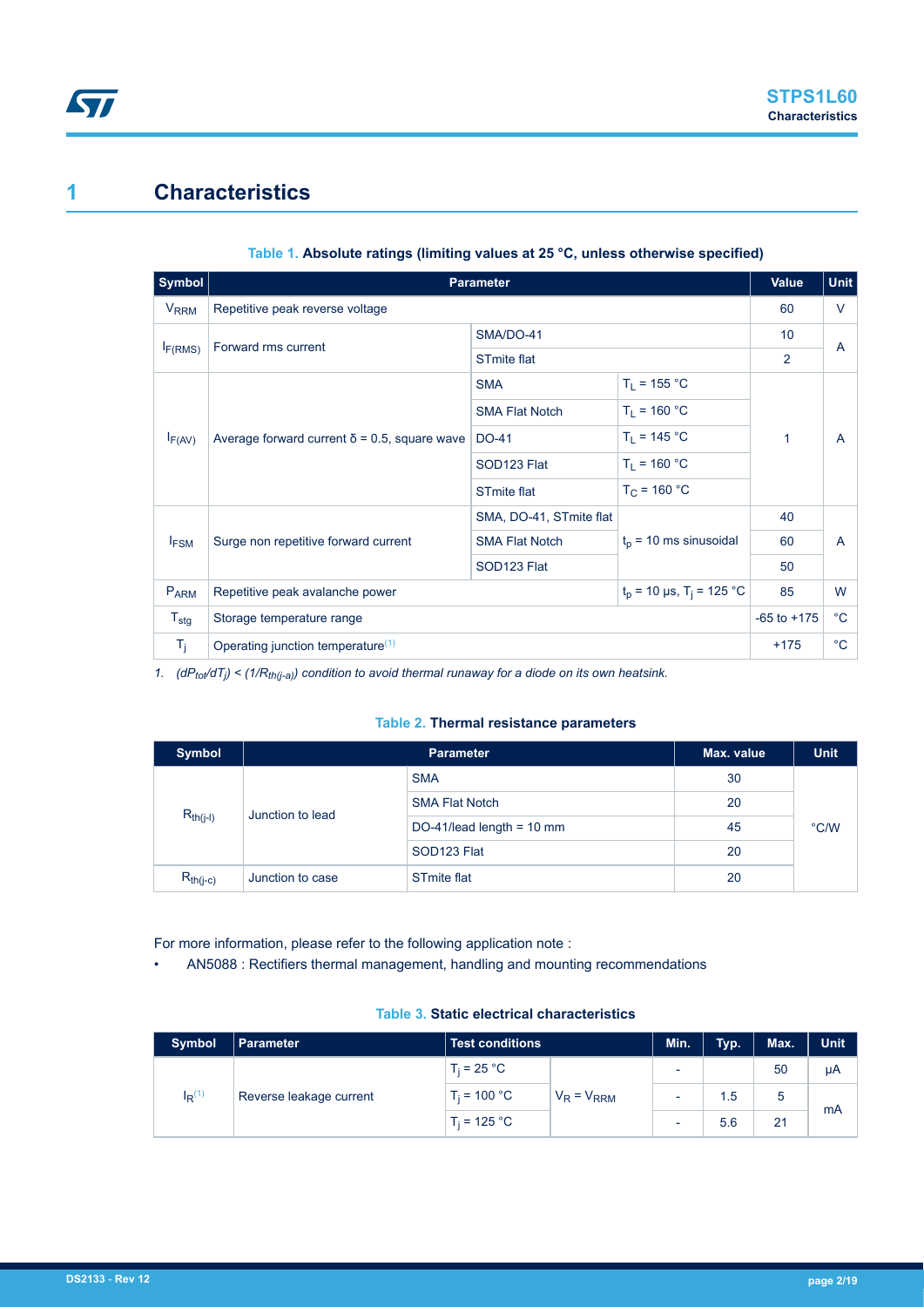<span id="page-2-0"></span>

| <b>Symbol</b> | Parameter            | <b>Test conditions</b> |                            | Min.                     | Typ. | Max. | <b>Unit</b>  |
|---------------|----------------------|------------------------|----------------------------|--------------------------|------|------|--------------|
| $V_F^{(1)}$   | Forward voltage drop | $T_i = 25 °C$          | $I_F = 1 A$<br>$I_F = 2 A$ | $\overline{\phantom{0}}$ |      | 0.57 | $\mathsf{V}$ |
|               |                      | $T_i = 125 °C$         |                            | $\overline{\phantom{0}}$ | 0.50 | 0.54 |              |
|               |                      | $T_i = 25 °C$          |                            | $\overline{\phantom{a}}$ |      | 0.75 |              |
|               |                      | $T_i = 125 °C$         |                            | $\overline{\phantom{a}}$ | 0.60 | 0.66 |              |

*1. Pulse test: tp = 380 µs, δ < 2%*

To evaluate the conduction losses, use the following equation:

 $P = 0.42 \times I_{F(AV)} + 0.12 \times I_{F}^{2}(RMS)$ 

For more information, please refer to the following application notes related to the power losses :

- AN604: Calculation of conduction losses in a power rectifier
- AN4021: Calculation of reverse losses on a power diode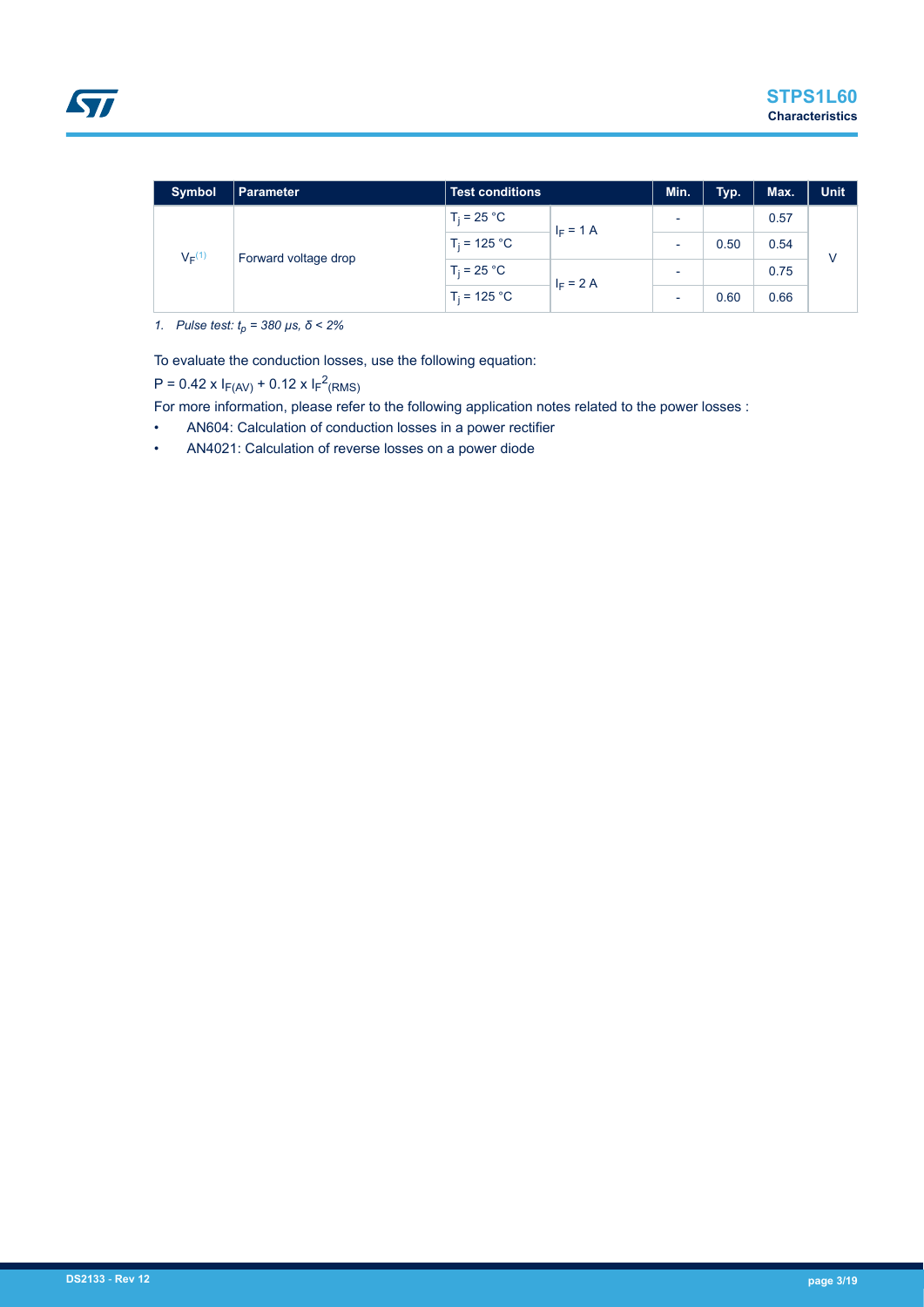### **1.1 Characteristics (curves)**

**ST** 



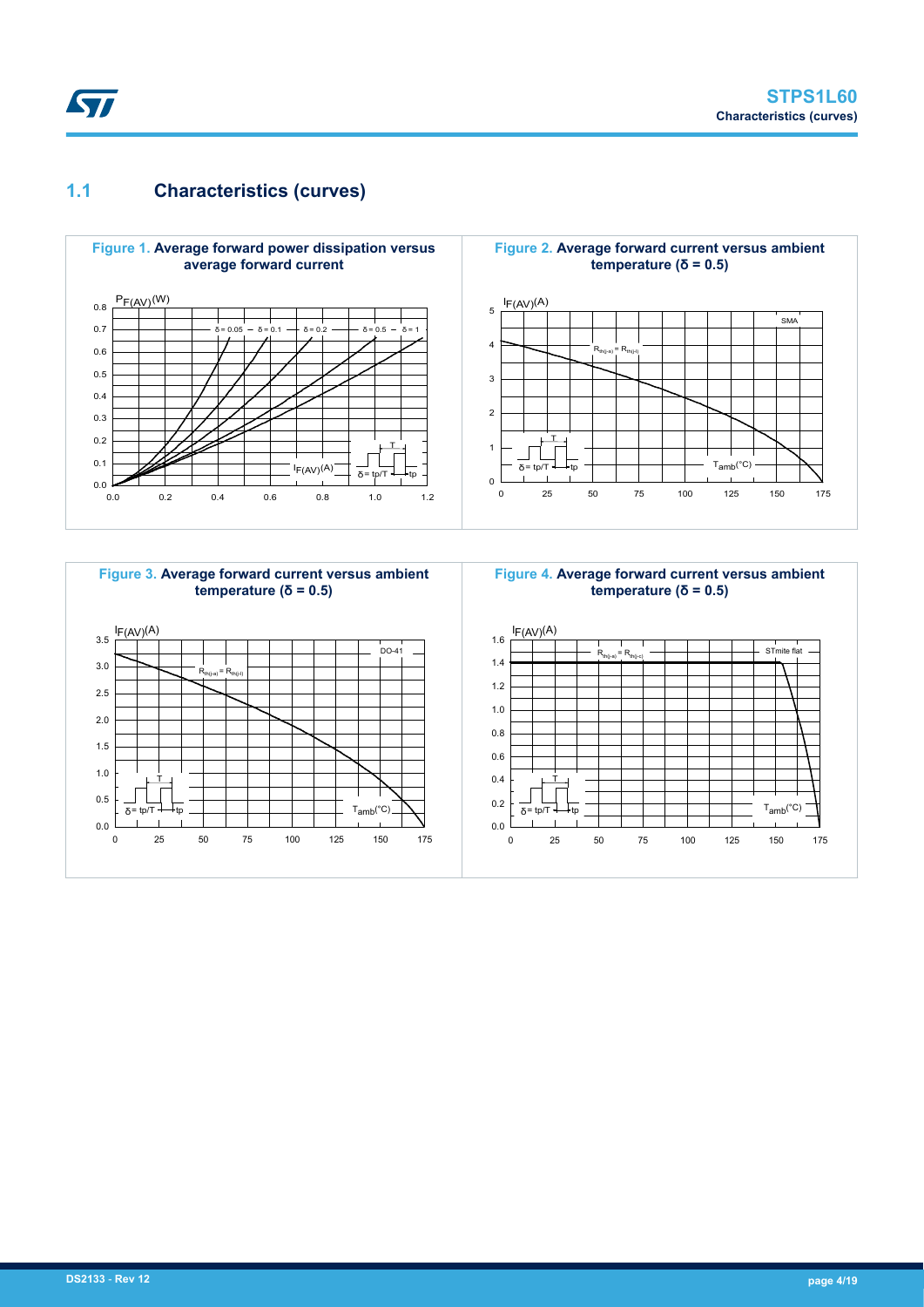





**Figure 10. Relative variation of thermal impedance junction to lead versus pulse duration**



**DS2133** - **Rev 12 page 5/19**

57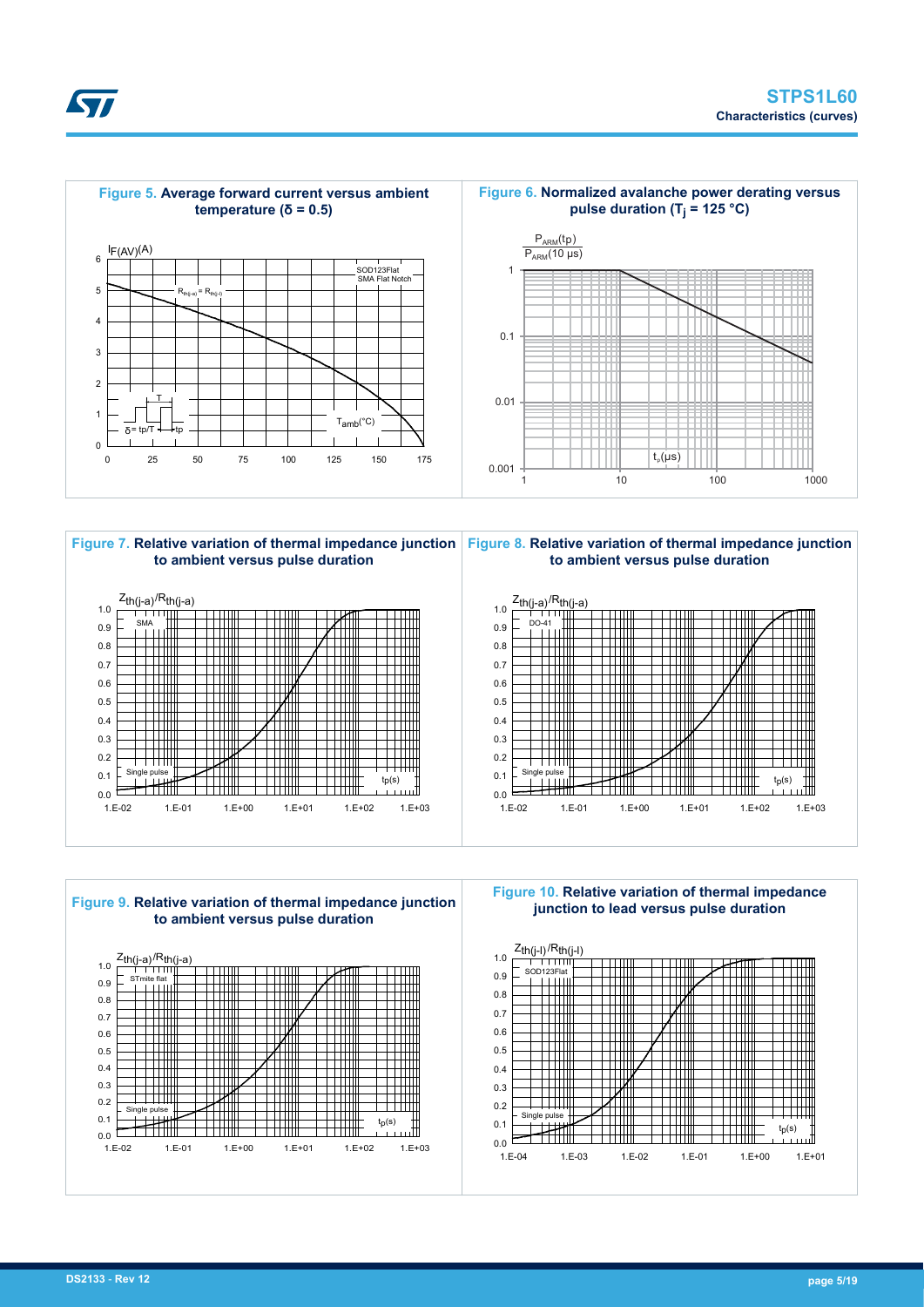







**Figure 14. Thermal resistance junction to ambient versus copper surface under each lead (typical values)**





**Figure 16. Thermal resistance junction to ambient versus copper surface under each lead (typical values)**

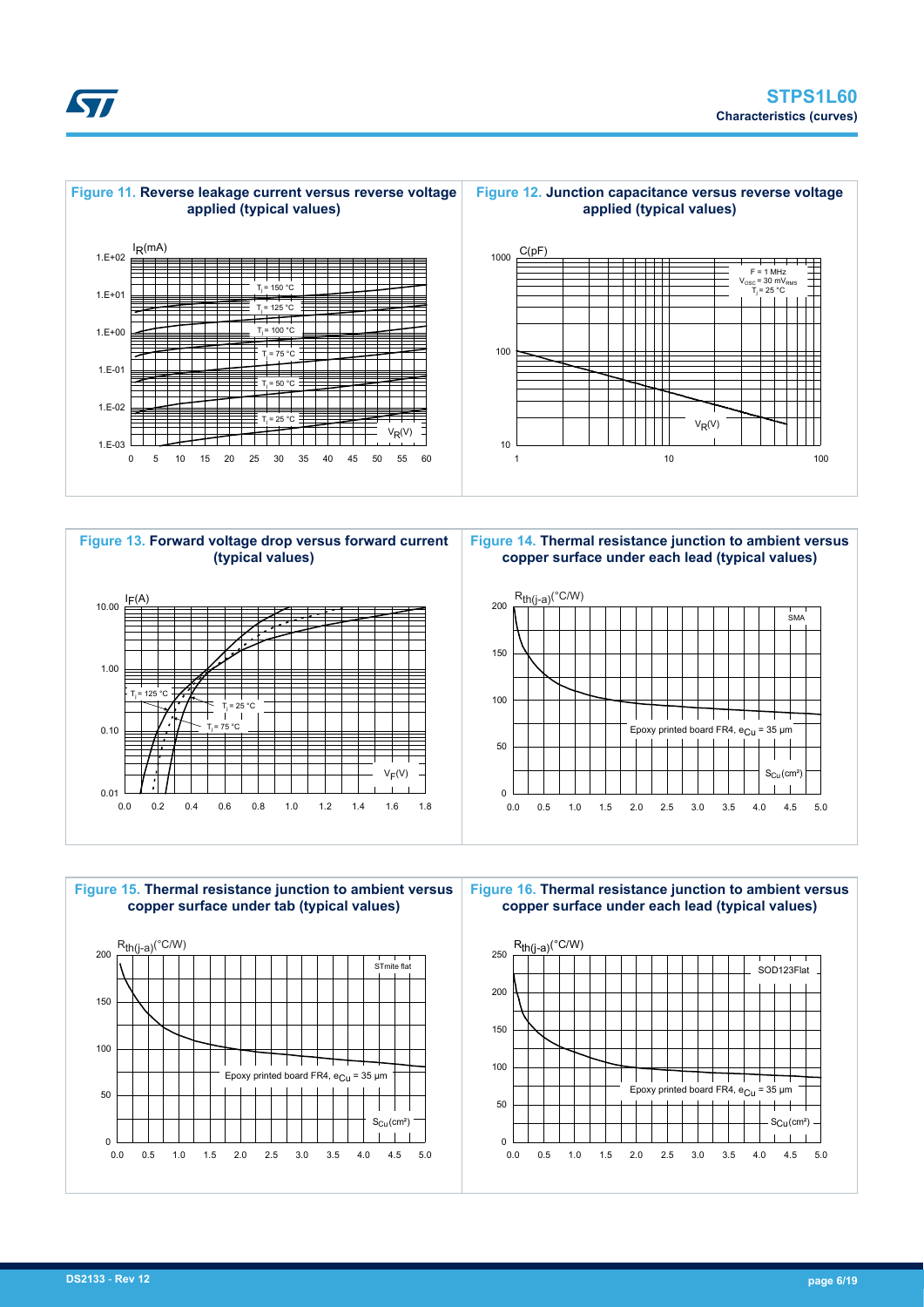



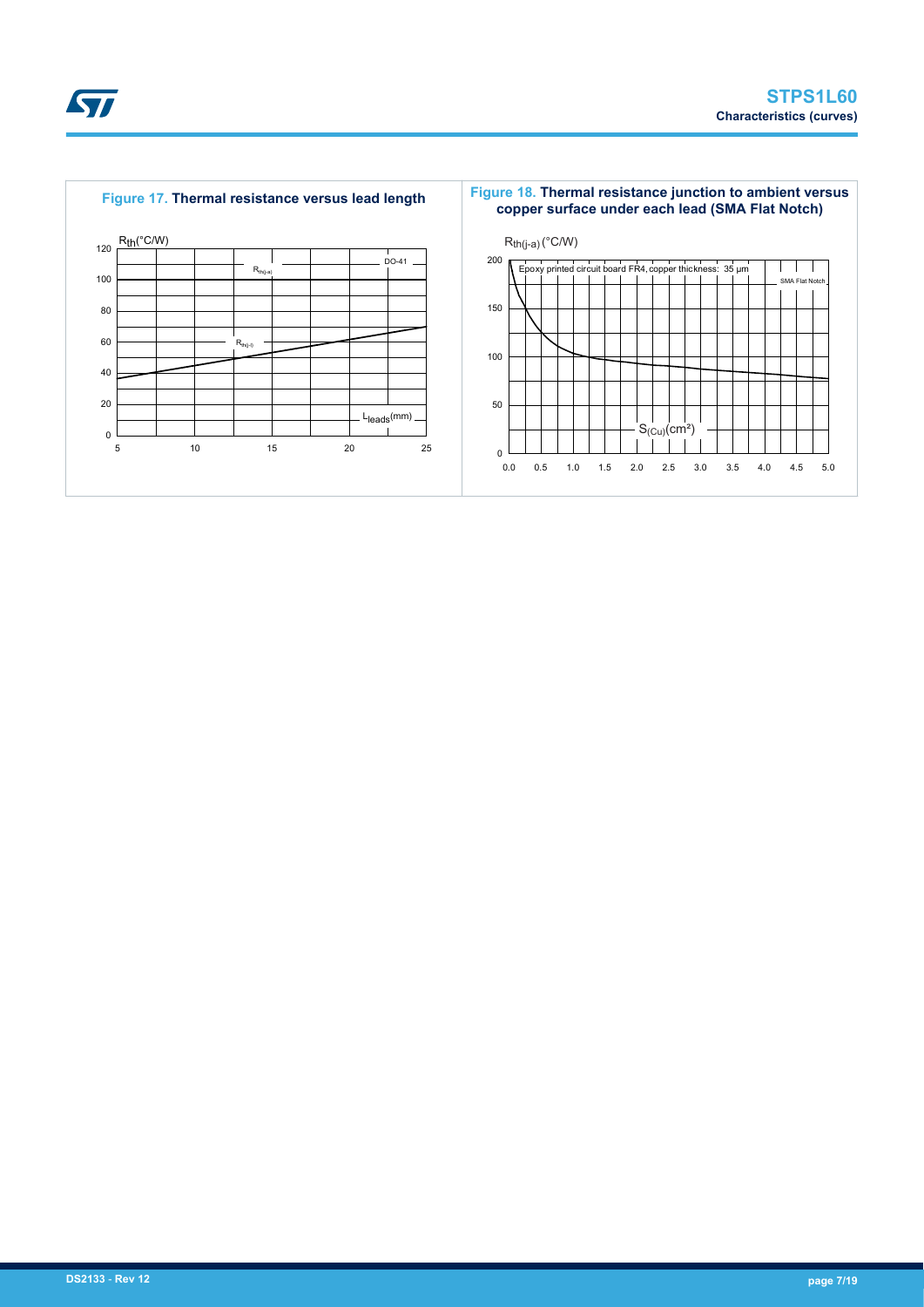# **2 Package information**

In order to meet environmental requirements, ST offers these devices in different grades of [ECOPACK](https://www.st.com/ecopack) packages, depending on their level of environmental compliance. ECOPACK specifications, grade definitions and product status are available at: [www.st.com.](http://www.st.com) ECOPACK is an ST trademark.

**2.1 SMA package information**

- Epoxy meets UL94, V0
- Cooling method : by conduction (C)



#### **Figure 19. SMA package outline**

#### **Table 4. SMA package mechanical data**

b

 $\overline{\phantom{a}}$ 

 $\overline{\phantom{a}}$ 

|             | <b>Dimensions</b> |                    |                             |       |  |  |  |
|-------------|-------------------|--------------------|-----------------------------|-------|--|--|--|
| Ref.        |                   | <b>Millimeters</b> | Inches (for reference only) |       |  |  |  |
|             | Min.              | Max.               | Min.                        | Max.  |  |  |  |
| A1          | 1.90              | 2.45               | 0.074                       | 0.097 |  |  |  |
| A2          | 0.05              | 0.20               | 0.001                       | 0.008 |  |  |  |
| b           | 1.25              | 1.65               | 0.049                       | 0.065 |  |  |  |
| $\mathbf c$ | 0.15              | 0.40               | 0.005                       | 0.016 |  |  |  |
| D           | 2.25              | 2.90               | 0.088                       | 0.115 |  |  |  |
| E           | 4.80              | 5.35               | 0.188                       | 0.211 |  |  |  |
| E1          | 3.95              | 4.60               | 0.155                       | 0.182 |  |  |  |
| L           | 0.75              | 1.50               | 0.029                       | 0.060 |  |  |  |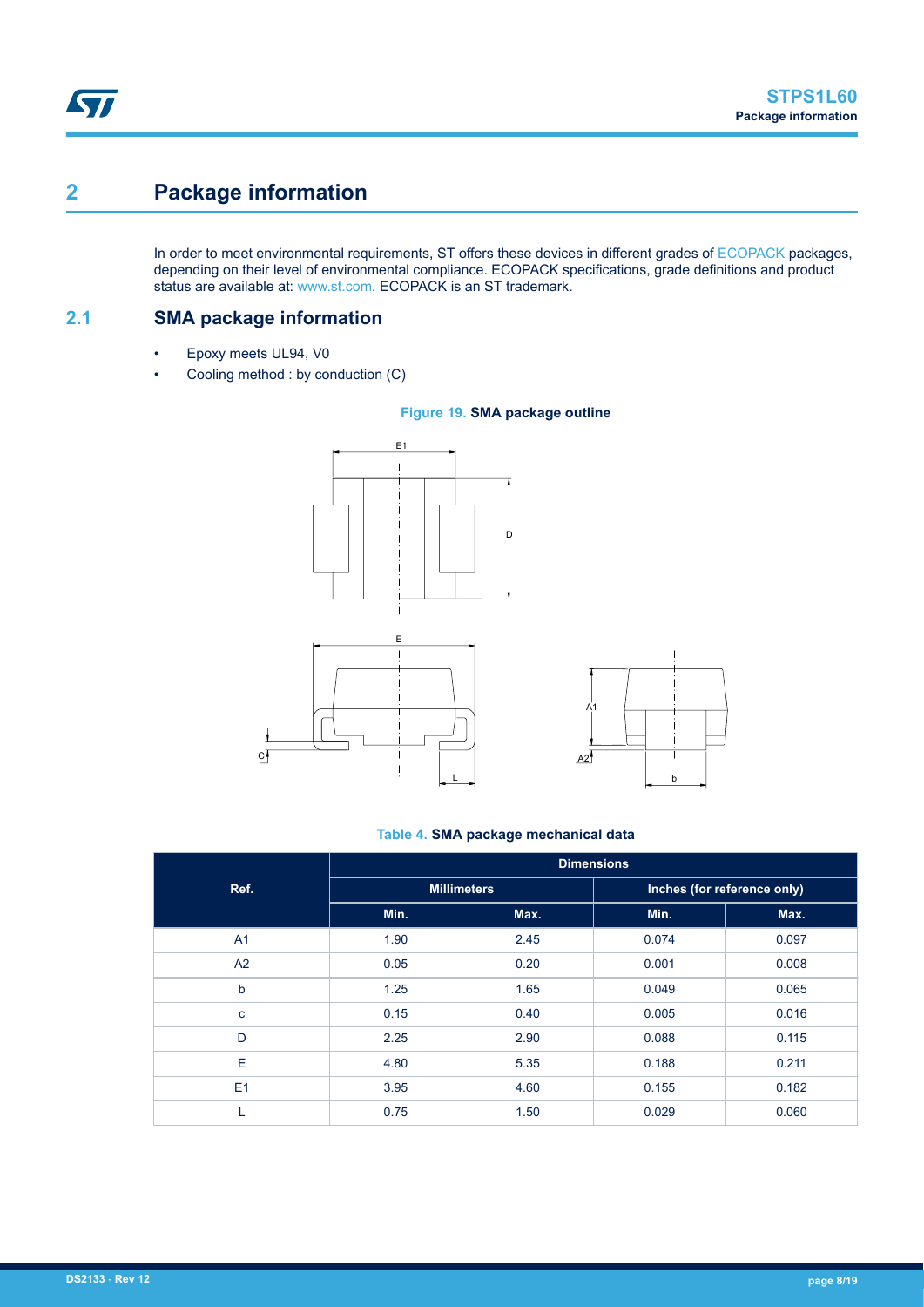#### **Figure 20. SMA recommended footprint in mm (inches)**

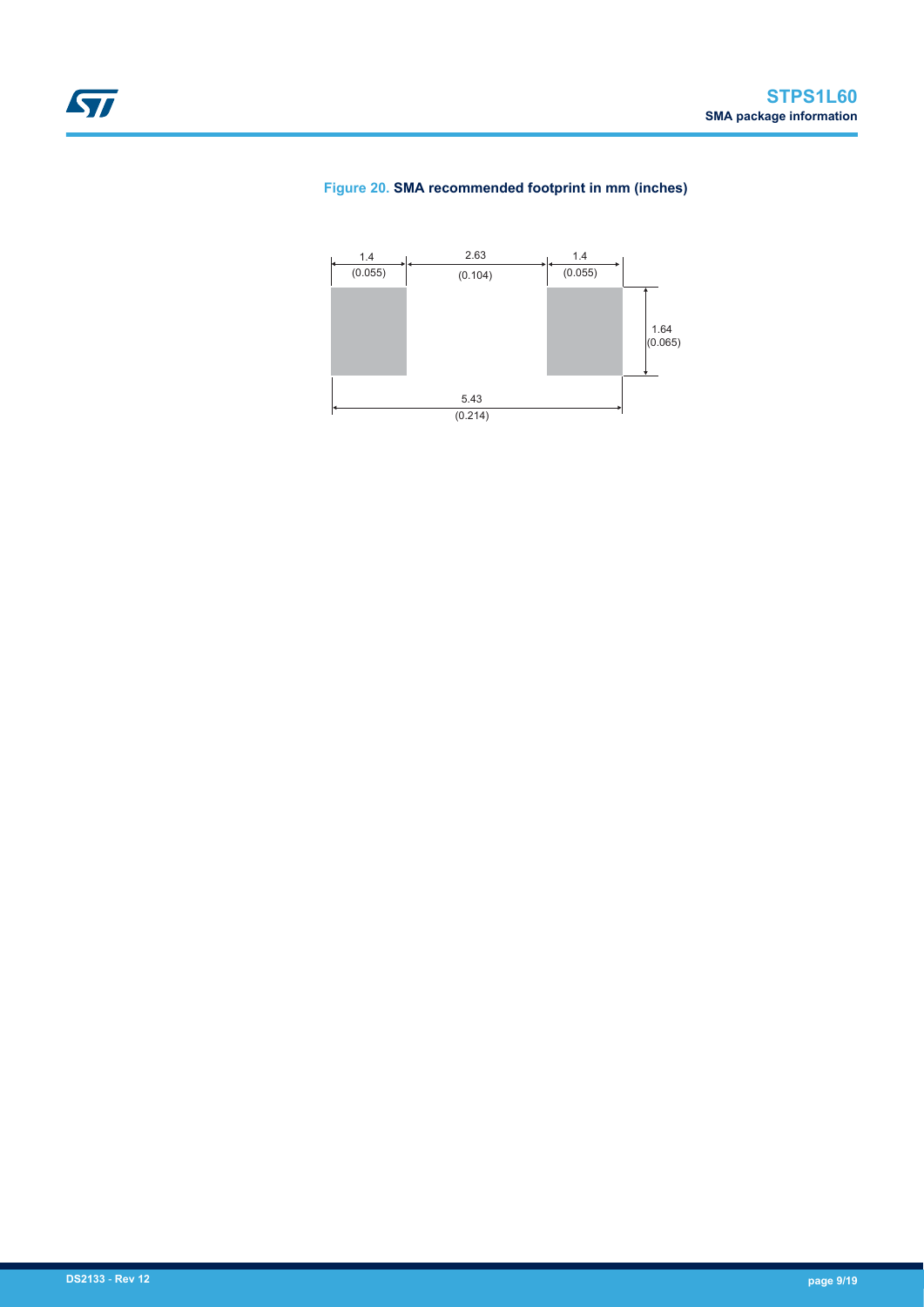## <span id="page-9-0"></span>**2.2 SMA Flat Notch package information**

- Epoxy meets UL94, V0
- Cooling method: by conduction (C)
- Band indicates cathode

#### **Figure 21. SMA Flat Notch package outline**







#### **Table 5. SMA Flat Notch package mechanical data**

|                | <b>Dimensions</b> |                    |             |       |                             |             |  |  |  |  |
|----------------|-------------------|--------------------|-------------|-------|-----------------------------|-------------|--|--|--|--|
| Ref.           |                   | <b>Millimeters</b> |             |       | Inches (for reference only) |             |  |  |  |  |
|                | Min.              | Typ.               | Max.        | Min.  | Typ.                        | Max.        |  |  |  |  |
| A1             | 0.90              |                    | 1.10        | 0.035 |                             | 0.044       |  |  |  |  |
| A1             |                   | 0.05               |             |       | 0.002                       |             |  |  |  |  |
| $\sf b$        | 1.25              |                    | 1.65        | 0.049 |                             | 0.065       |  |  |  |  |
| $\mathsf C$    | 0.15              |                    | 0.40        | 0.005 |                             | 0.016       |  |  |  |  |
| D              | 2.25              |                    | 2.90        | 0.088 |                             | 0.115       |  |  |  |  |
| E              | 5.00              |                    | 5.35        | 0.196 |                             | 0.211       |  |  |  |  |
| E <sub>1</sub> | 3.95              |                    | 4.60        | 0.155 |                             | 0.182       |  |  |  |  |
| G              |                   | 2.00               |             |       | 0.079                       |             |  |  |  |  |
| G <sub>1</sub> |                   | 0.85               |             |       | 0.033                       |             |  |  |  |  |
| Г              | 0.75              |                    | 1.20        | 0.029 |                             |             |  |  |  |  |
| L1             |                   | 0.45               |             |       | 0.018                       |             |  |  |  |  |
| L2             |                   | 0.45               |             |       | 0.018                       |             |  |  |  |  |
| L3             |                   | 0.05               |             |       | 0.002                       |             |  |  |  |  |
| $\vee$         |                   |                    | $8^{\circ}$ |       |                             | $8^{\circ}$ |  |  |  |  |
| V <sub>1</sub> |                   |                    | $8^{\circ}$ |       |                             | $8^{\circ}$ |  |  |  |  |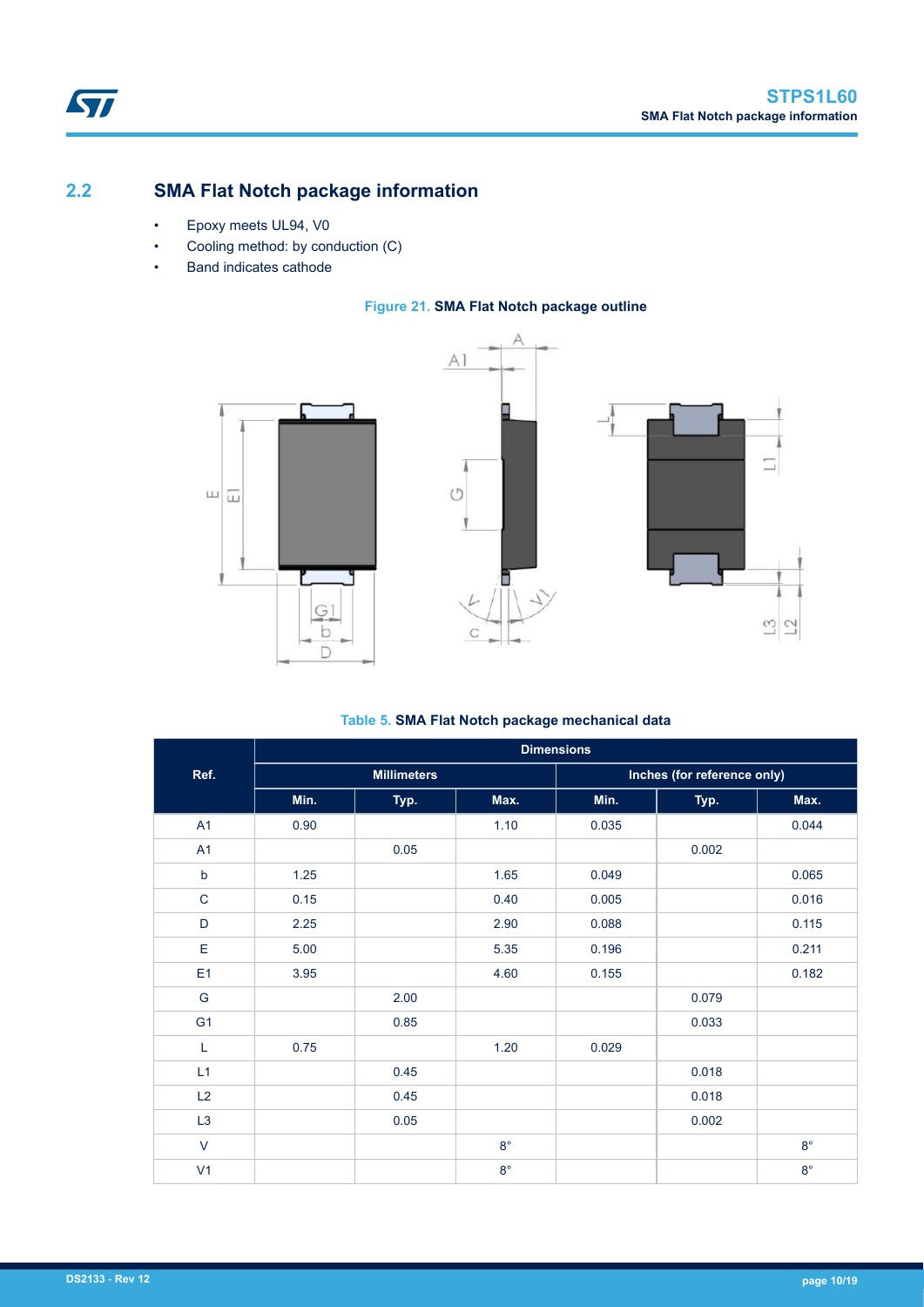#### **Figure 22. SMA Flat Notch recommended footprint in mm (inches)**

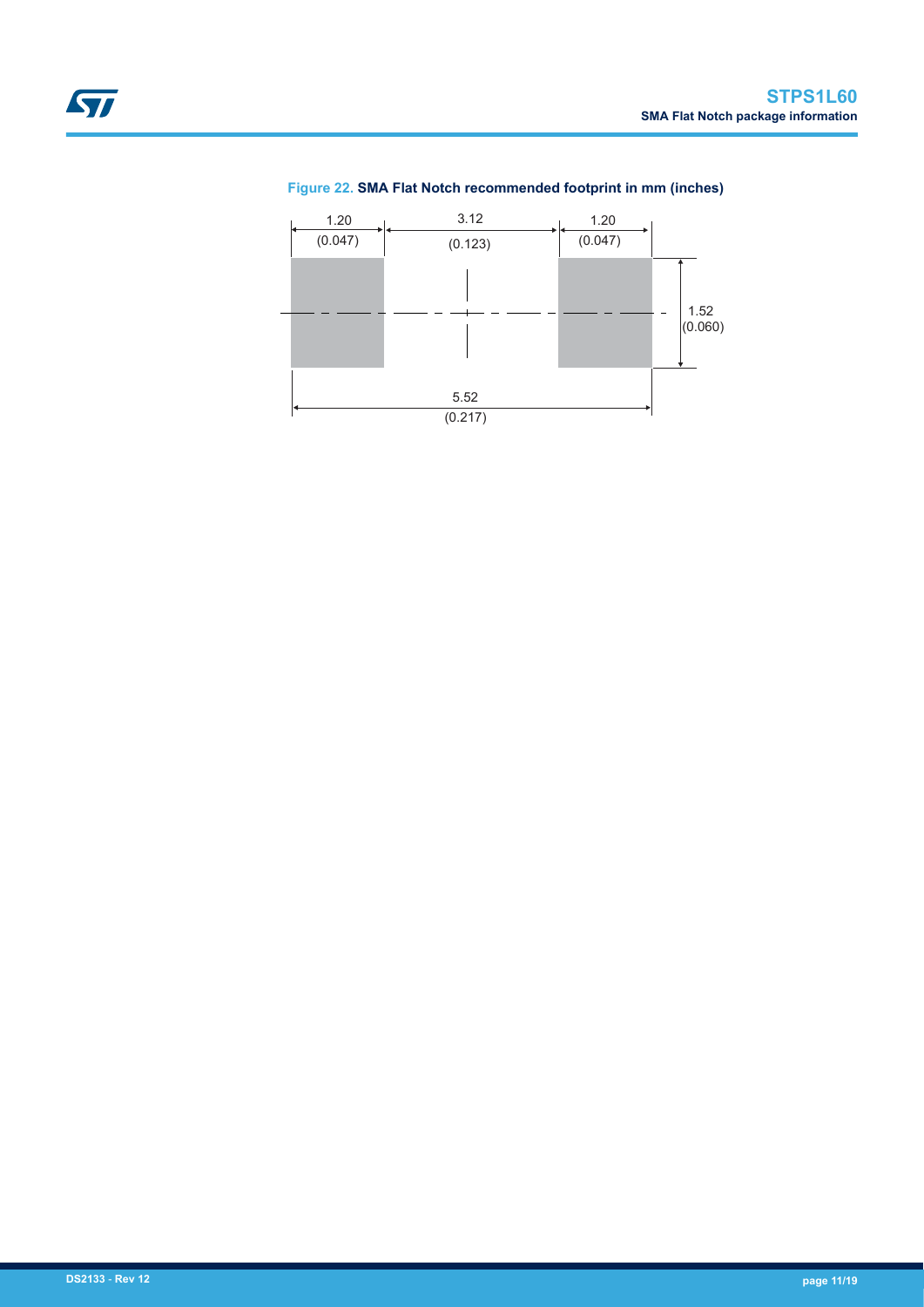## **2.3 DO-41 package information**

ST

• Epoxy meets UL 94, V0

#### **Figure 23. DO-41 package outline**



#### **Table 6. DO-41 package mechanical data**

|      | <b>Dimensions</b> |                          |      |       |                             |        |  |  |  |  |
|------|-------------------|--------------------------|------|-------|-----------------------------|--------|--|--|--|--|
| Ref. |                   | <b>Millimeters</b>       |      |       | Inches (for reference only) |        |  |  |  |  |
|      | Min.              | Typ.                     | Max. | Min.  | Typ.                        | Max.   |  |  |  |  |
| A    | 4.07              | ۰                        | 5.20 | 0.160 | $\overline{\phantom{a}}$    | 0.205  |  |  |  |  |
| B    | 2.04              | $\overline{\phantom{a}}$ | 2.71 | 0.080 | ٠                           | 0.107  |  |  |  |  |
| C    | 25.40             | $\overline{\phantom{a}}$ |      | 1.000 | $\overline{\phantom{a}}$    |        |  |  |  |  |
| D    | 0.71              | $\overline{\phantom{a}}$ | 0.86 | 0.028 | $\overline{\phantom{a}}$    | 0.0034 |  |  |  |  |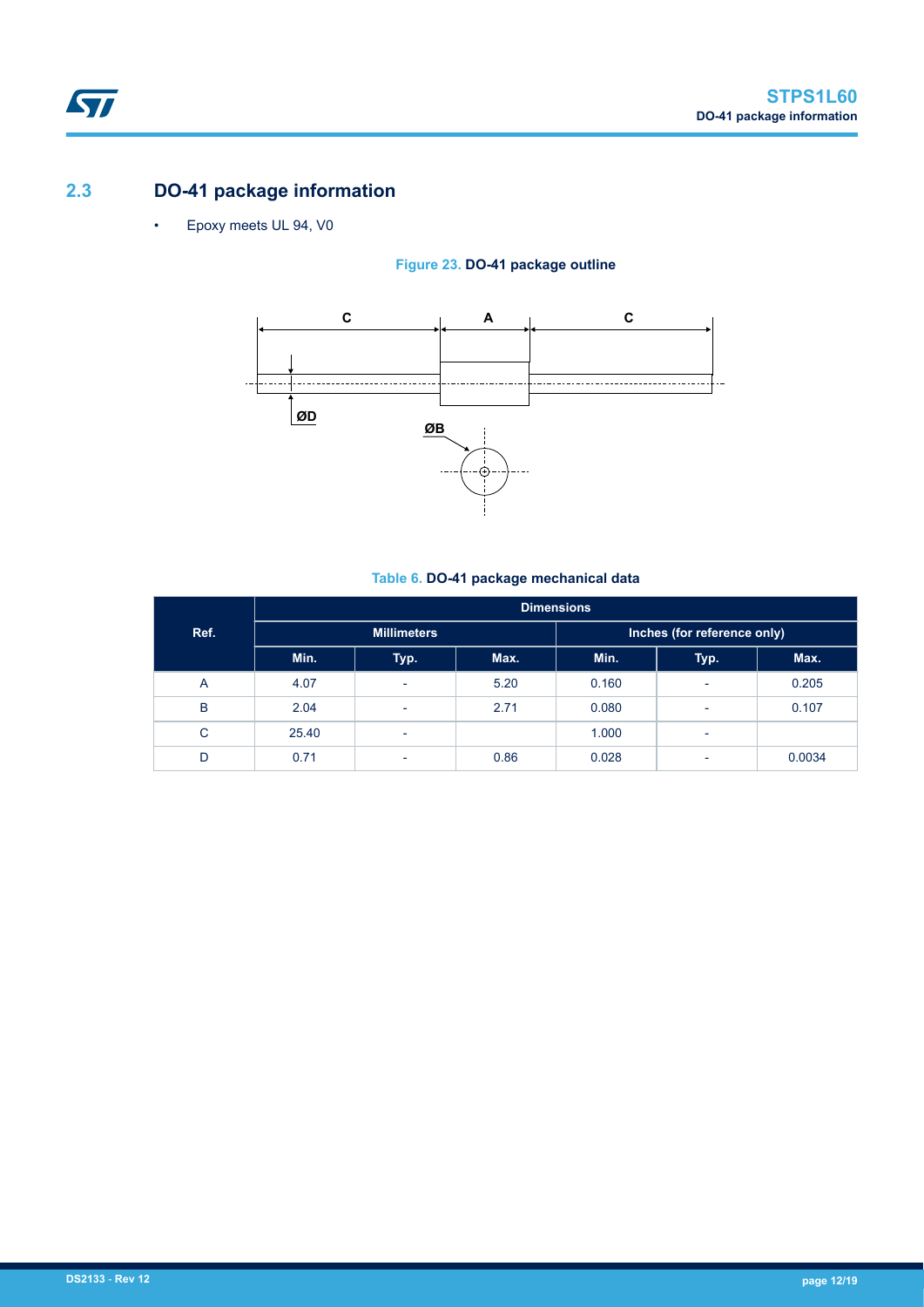## **2.4 SOD123 Flat package information**

**Figure 24. SOD123Flat package outline**



### **Table 7. SOD123Flat package mechanical data**

|                |      |                    |      | <b>Dimensions</b> |                             |       |
|----------------|------|--------------------|------|-------------------|-----------------------------|-------|
| Ref.           |      | <b>Millimeters</b> |      |                   | Inches (for reference only) |       |
|                | Min. | Typ.               | Max. | Min.              | Typ.                        | Max.  |
| $\overline{A}$ | 0.86 | 0.98               | 1.10 | 0.034             | 0.038                       | 0.043 |
| $\mathsf b$    | 0.80 | 0.90               | 1.00 | 0.031             | 0.035                       | 0.039 |
| $\mathbf c$    | 0.08 | 0.15               | 0.25 | 0.003             | 0.006                       | 0.009 |
| c <sub>1</sub> | 0.00 |                    | 0.10 | 0.000             |                             | 0.004 |
| D              | 2.50 | 2.60               | 2.70 | 0.098             | 0.102                       | 0.106 |
| Е              | 1.50 | 1.60               | 1.80 | 0.059             | 0.063                       | 0.070 |
| <b>HD</b>      | 3.30 | 3.50               | 3.70 | 0.130             | 0.137                       | 0.146 |
| L.             | 0.45 | 0.65               | 0.85 | 0.018             | 0.025                       | 0.033 |

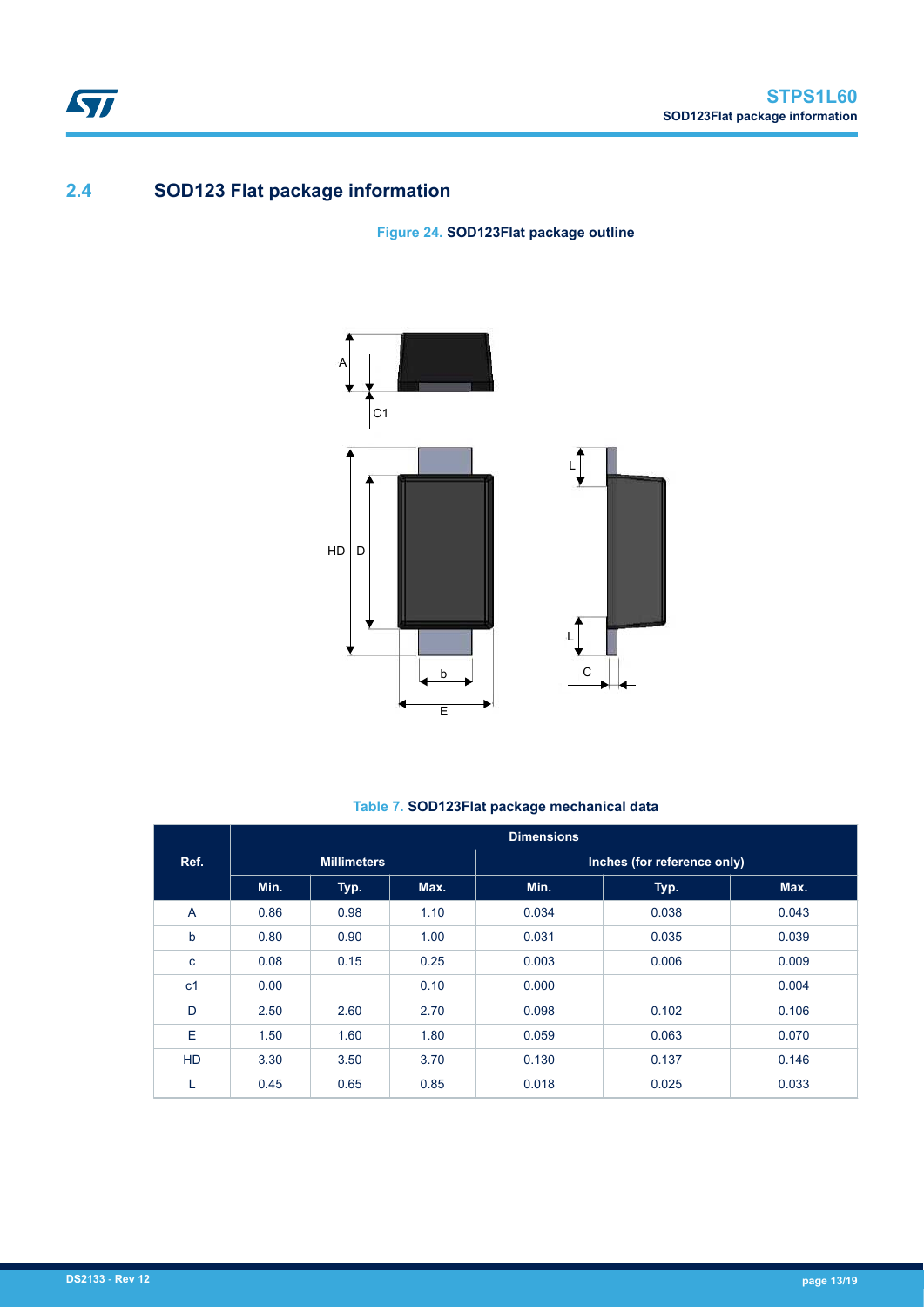#### **Figure 25. SOD123Flat footprint dimensions (mm)**

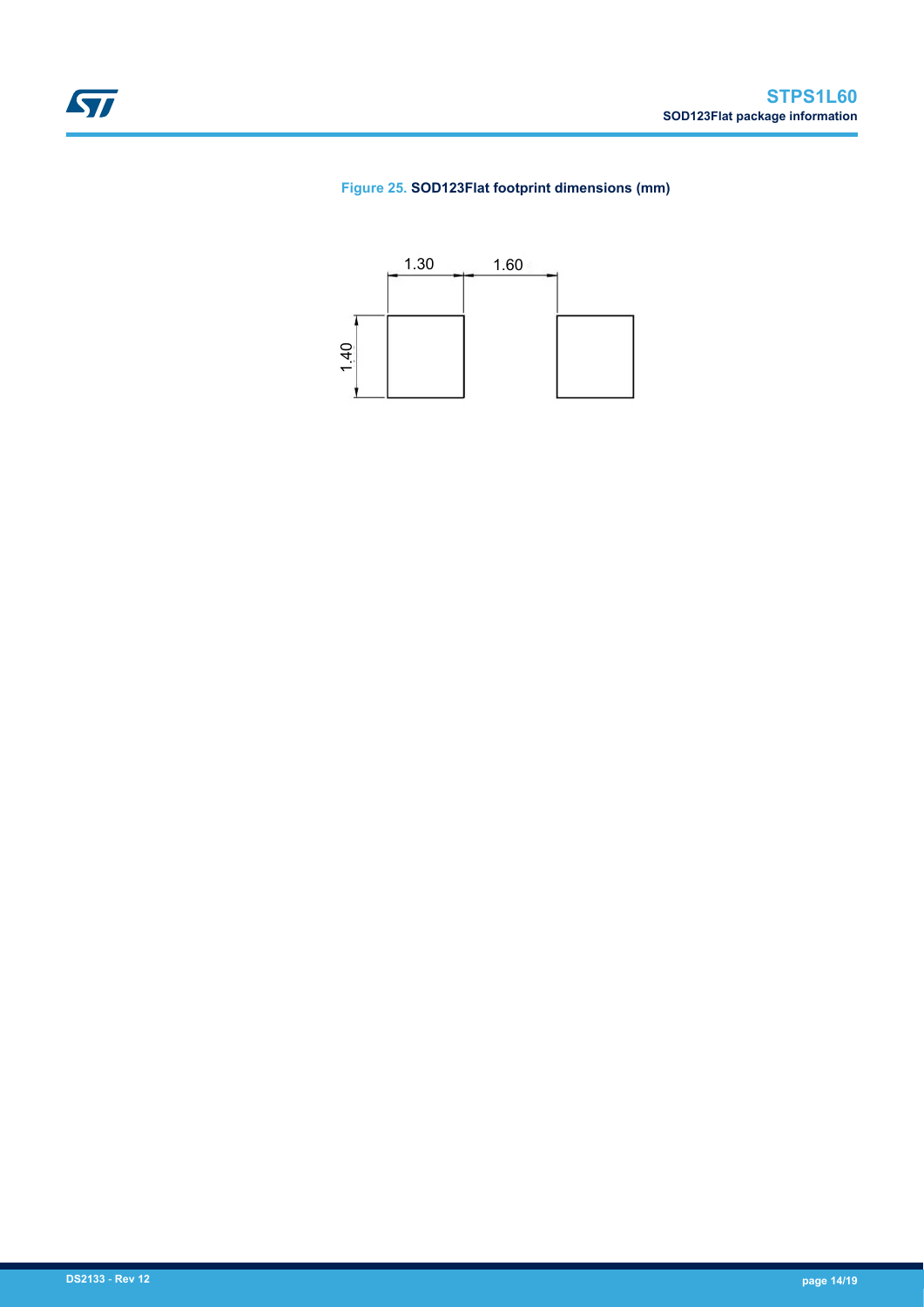## **2.5 STmiteFlat package information**

• Epoxy meets UL 94,V0

 $\sqrt{2}$ 

### **Figure 26. STmite Flat package outline**



### **Table 8. STmite Flat package mechanical data**

|                |      |                    |      | <b>Dimensions</b> |                             |       |
|----------------|------|--------------------|------|-------------------|-----------------------------|-------|
| Ref.           |      | <b>Millimeters</b> |      |                   | Inches (for reference only) |       |
|                | Min. | Typ.               | Max. | Min.              | Typ.                        | Max.  |
| A              | 0.80 | 0.85               | 0.95 | 0.031             | 0.033                       | 0.037 |
| b              | 0.40 | 0.55               | 0.65 | 0.016             | 0.022                       | 0.026 |
| b2             | 0.70 | 0.85               | 1.00 | 0.027             | 0.033                       | 0.039 |
| c              | 0.10 | 0.15               | 0.25 | 0.004             | 0.006                       | 0.009 |
| D              | 1.75 | 1.90               | 2.05 | 0.069             | 0.075                       | 0.081 |
| Ε              | 3.60 | 3.80               | 3.90 | 0.142             | 0.150                       | 0.154 |
| E <sub>1</sub> | 2.80 | 2.95               | 3.10 | 0.110             | 0.116                       | 0.122 |
| L              | 0.50 | 0.55               | 0.80 | 0.020             | 0.022                       | 0.031 |
| L1             | 2.10 | 2.40               | 2.60 | 0.083             | 0.094                       | 0.102 |
| L2             | 0.45 | 0.60               | 0.75 | 0.018             | 0.024                       | 0.030 |
| L <sub>3</sub> | 0.20 | 0.35               | 0.50 | 0.008             | 0.014                       | 0.020 |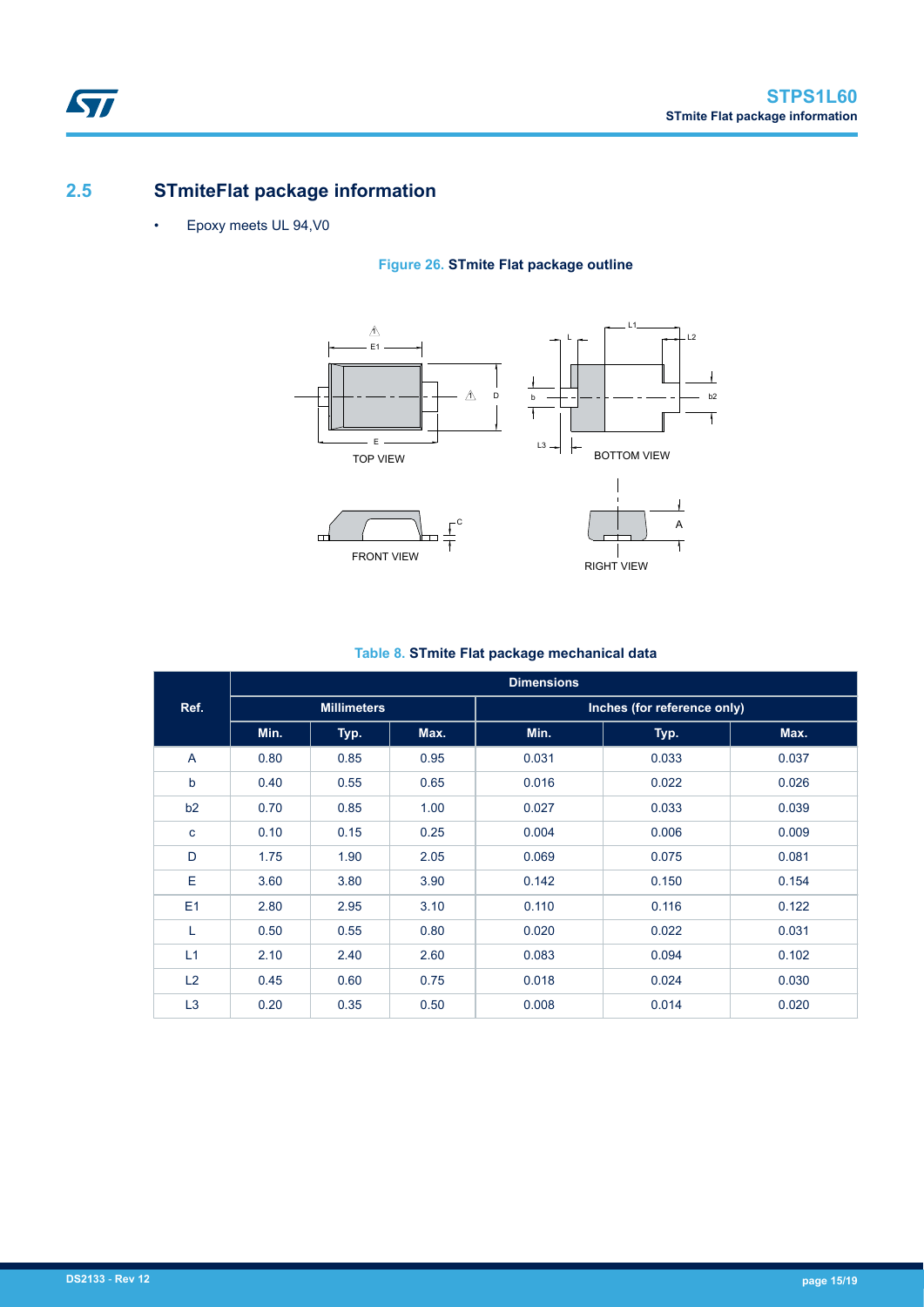

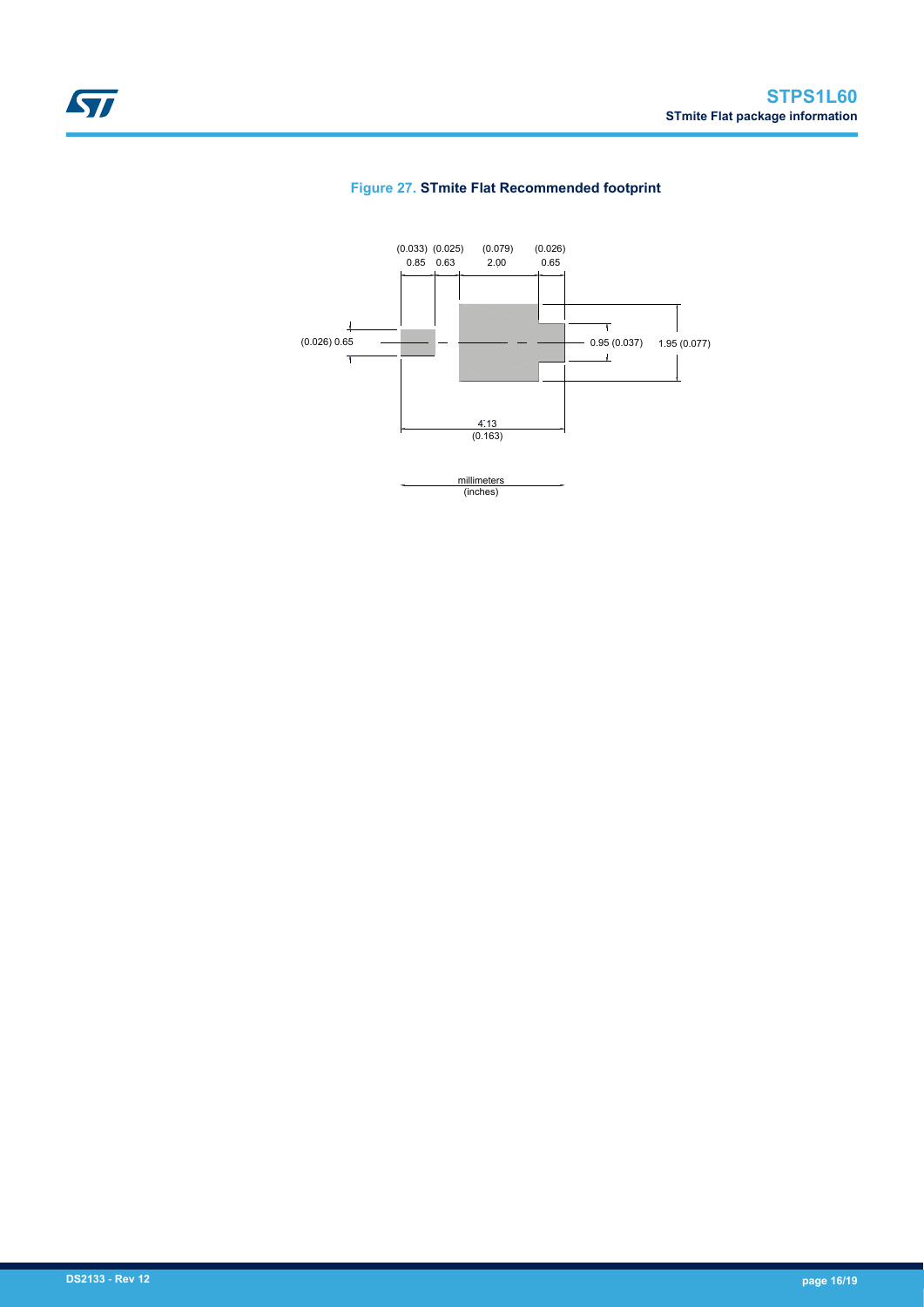# **3 Ordering information**

| Order code  | <b>Marking</b>  | Package                 | Weight            | Base qty. | Delivery mode |
|-------------|-----------------|-------------------------|-------------------|-----------|---------------|
| STPS1L60A   | GB <sub>6</sub> | <b>SMA</b>              | 68 mg             | 5000      | Tape and reel |
| STPS1L60AFN | A <sub>16</sub> | <b>SMA Flat Notch</b>   | 39 <sub>mg</sub>  | 10 000    | Tape and reel |
| STPS1L60RL  | STPS1L60        | $DO-41$                 | 340 mg            | 5000      | Tape and reel |
| STPS1L60MF  | <b>F1L6</b>     | STmite flat             | 16 <sub>mg</sub>  | 12000     | Tape and reel |
| STPS1L60ZF  | 1L6             | SOD <sub>123</sub> Flat | $12.5 \text{ ma}$ | 3000      | Tape and reel |

#### **Table 9. Ordering information**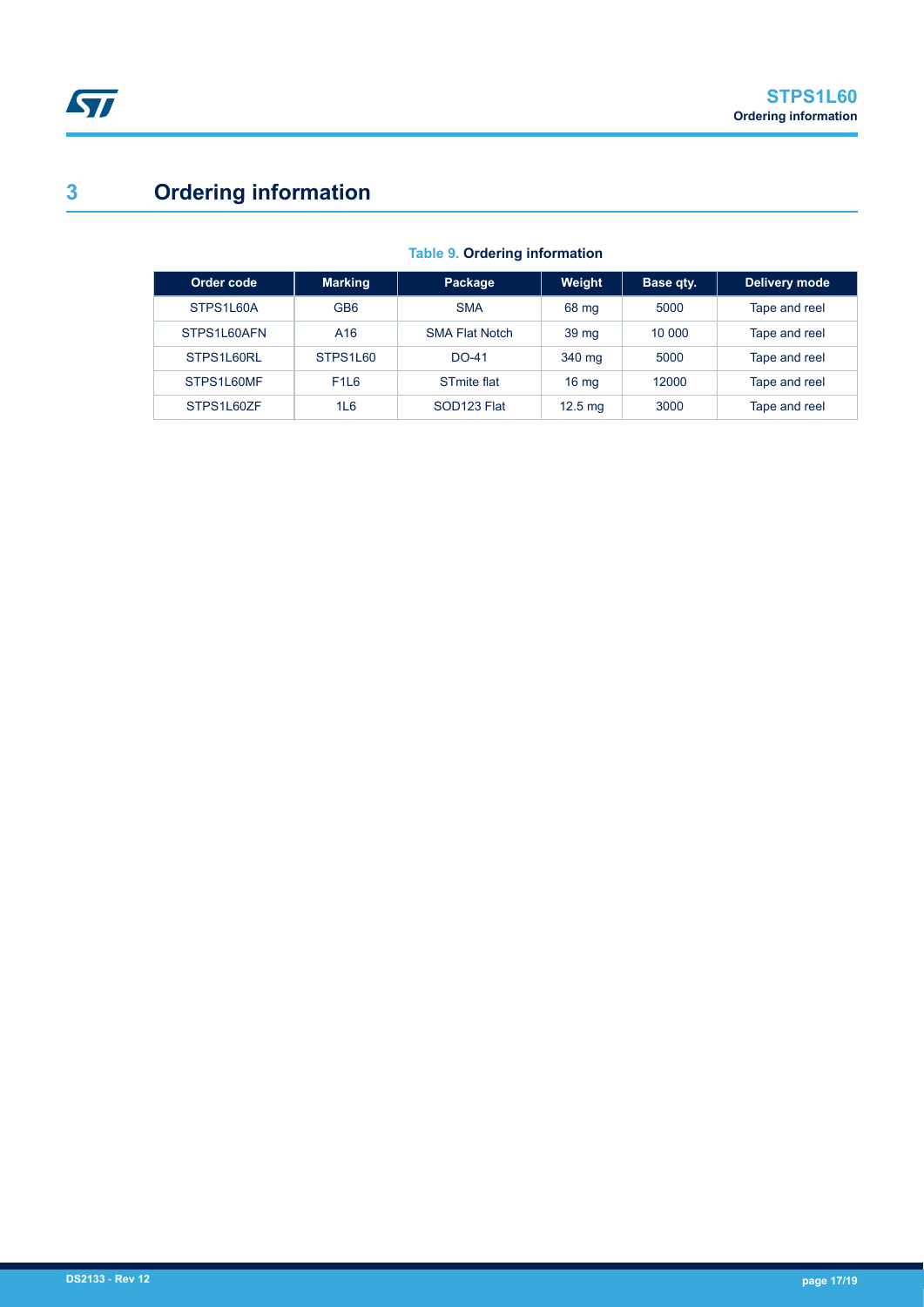# **Revision history**

#### **Table 10. Document revision history**

| <b>Date</b> |                 | <b>Revision   Changes</b>                                                                                                |
|-------------|-----------------|--------------------------------------------------------------------------------------------------------------------------|
| $Jul-2003$  | 5A              | Last update.                                                                                                             |
| Aug-2004    | 6               | SMA package dimensions update. Reference A1 max. changed from 2.70 mm (0.106 inch.) to 2.03<br>mm (0.080 inc.).          |
| 25-Jun-2009 | $\overline{7}$  | Added STmite flat package. Updated ECOPACK statement.                                                                    |
| 30-Sep-2009 | 8               | Updated table 7 ref. "C"                                                                                                 |
| 9-Aug-2016  | 9               | Added SOD123Flat package.                                                                                                |
| 26-Aug-2016 | 10 <sup>°</sup> | Updated table 4.                                                                                                         |
| 05-Dec-2018 | 11              | <b>Updated</b> Section Features and Table 1. Absolute ratings (limiting values at 25 °C, unless otherwise<br>specified). |
| 27-Sep-2019 | 12 <sup>2</sup> | Added Section 2.2 SMA Flat Notch package information.                                                                    |